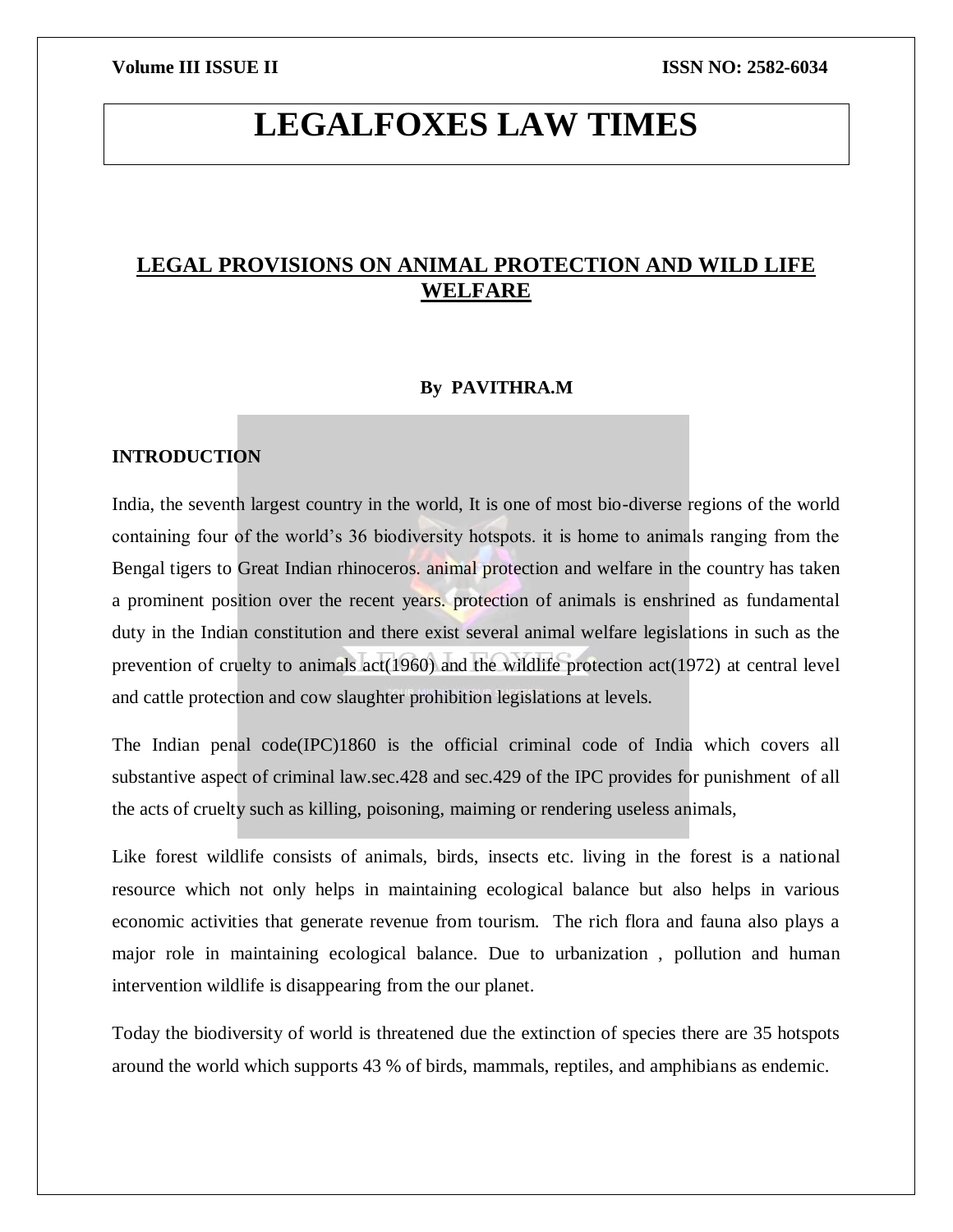The IUCN has compiled a list of species under extinct, critically endangered, less endangered, vulnerable near threatened, and least concern. This list is called RED DATA BOOK. According to world wildlife fund (WWF) the number of birds, animals, marine and freshwater creatures has dropped by almost one third of its earlier population.

# **WILDLIFE PROTECTION ACT**-

The act constitutes the "wildlife board "of powers of regulations in every state or union territory. The purpose of the act is to protect, propagate and develop wildlife and its environment, both the state and central government are empowered to announce wildlife sanctuaries and national parks.

The government can transfer wild animals from one sanctuary to another sanctuary and from one national park to another national park. Hunting wild animals and keeping wild animals in captivity, keeping animal articles are punishable under the wildlife protection act. The first class magistrate can try this offence and impose punishment on a complaint from the wildlife warden or other authorised officer or even from a non-official.

The act also abolishes trade of wildlife animals and animal articles other than articles made from peacock feathers, commercial fellings, exploitation of wildlife is banned. The stocks of wildlife articles in the possession of dealers are verified and identity marks fixed on the articles. Total ban is imposed on export of birds. It also prohibits the imports of ivory and ivory articles. Hunting for pleasure or for game is strictly prohibited. Licence is required for collecting snake venom. 'State wildlife board 'is constituted to harmonise the needs of tribal people and the conservation of wildlife. Further central zoo authority was constituted to supervise, set minimum standards, recognise and derecognise zoos and to maintain and breed wild animals, to do research and training in zoos and to provide Technical and Management Assistance for developing Zoos technically.

### **The Prevention of Cruelty to Animals Act, 1960**

The basic cruelty law of India is contained in the Prevention of Cruelty to Animals Act 1960. The objective of the Act is to prevent the infliction of unnecessary pain or suffering on animals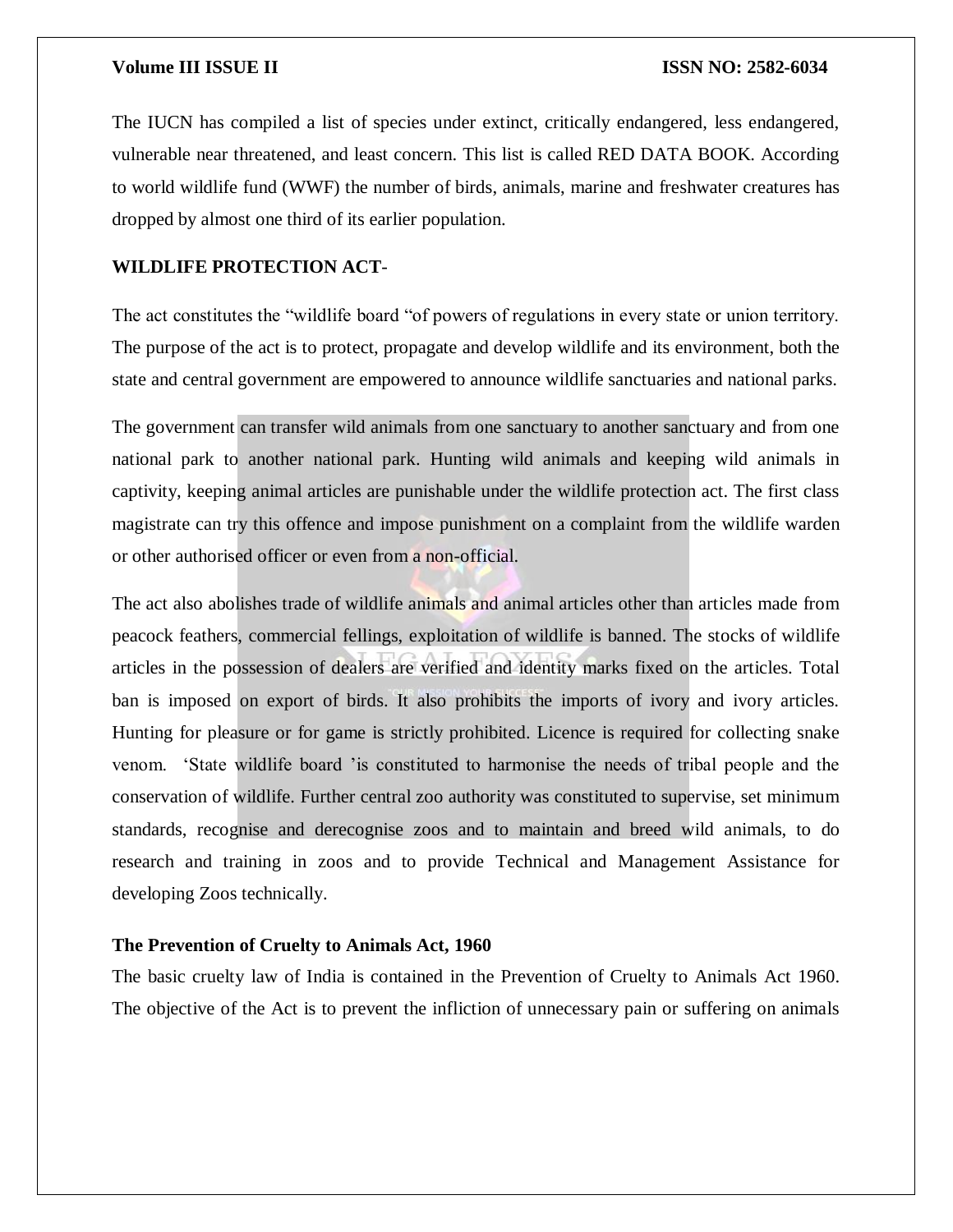and to amend the laws relating to the prevention of cruelty to animals<sup>1</sup>. The Act defines "animal" as any living creature other than a human being.

In accordance with Chapter II of the Act, the Government of India established the Animal Welfare Board of India (AWBI) with some of the following functions:

- 1. Advising the central government regarding amendments and rules to prevent unnecessary pain while transporting animals, performing experiments on animals or storing animals in captivity.
- 2. Encouragement of financial assistance, rescue homes and animal shelters for old animals.
- 3. Advising the government on medical care and regulations for animal hospitals.
- 4. Imparting education and awareness on humane treatment of animals.
- 5. Advising the central government regarding general matters of animal welfare.

The Act enumerates different variants of cruelty to animals under Section 11 as the following actions:

a) Beating, kicking, overriding, overloading, torturing and causing unnecessary pain to any animal.

b) Using an old or injured or unfit animal for work (the punishment applies to the owner as well as the user).

c) Administering an injurious drug/medicine to any animal.

 $\overline{\phantom{a}}$ 

d) Carrying an animal in any vehicle in a way that causes it pain and discomfort.

e) Keeping any animal in a cage where it doesn't have reasonable opportunity of movement.

f) Keeping an animal on an unreasonably heavy or short chain for an unreasonable period of time.

**<sup>1</sup>** Overview of Animal Laws in India by Taruni Kavuri Michigan State University College of Law, Last updated: 2020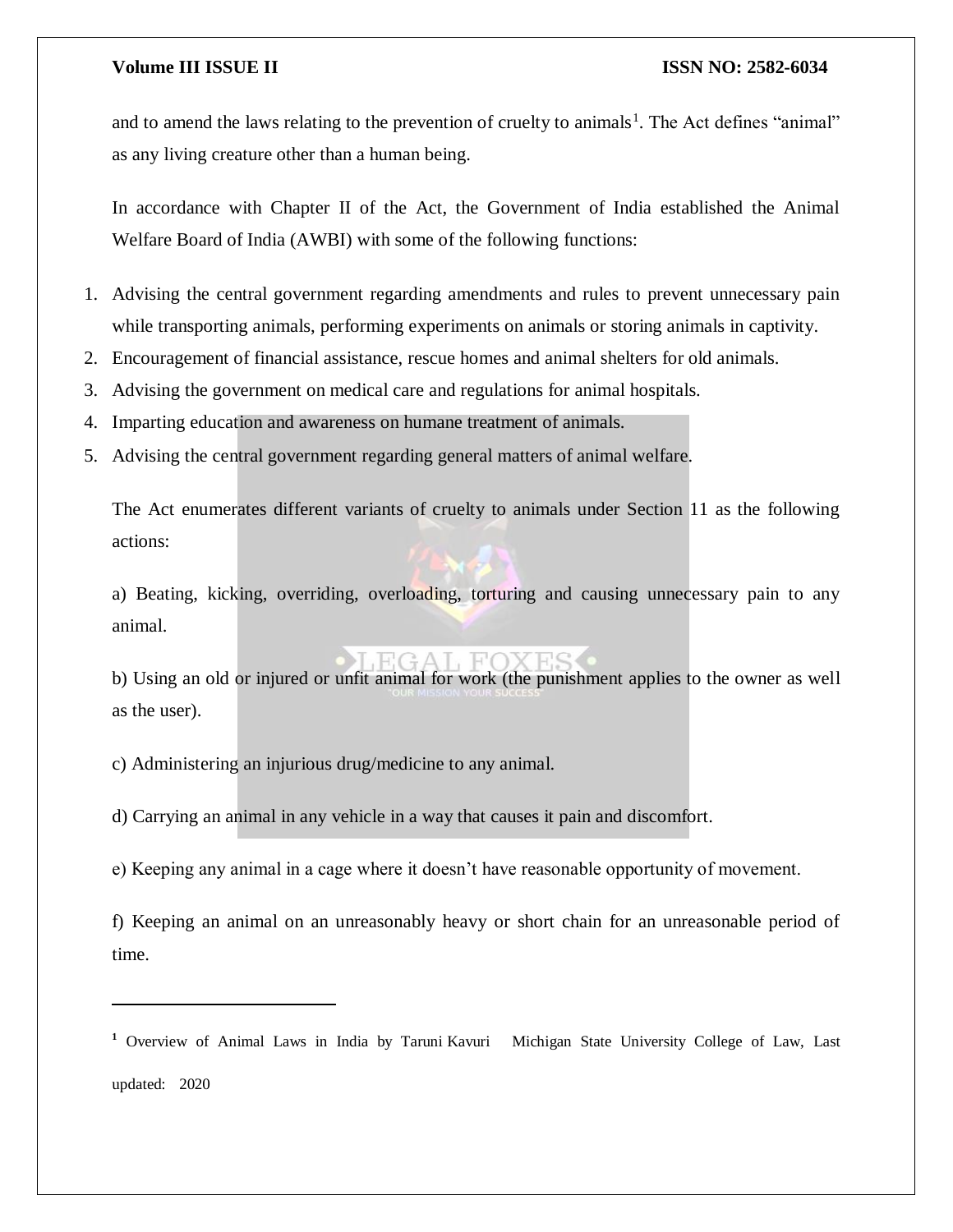g) Keeping an animal in total and habitual confinement with no reasonable opportunity to exercise.

h) Being an owner failing to provide the animal with sufficient food, drink or shelter.

i) Abandoning an animal without reasonable cause.

j) Willfully permitting an owned animal to roam on streets or leaving it on the streets to die of disease, old age or disability.

k) Offering for sale an animal which is suffering pain due to mutilation, starvation, thirst, overcrowding or other ill-treatment.

l) Mutilating or killing animals through cruel manners such as using strychnine injections.

m) Using an animal as bait for another animal solely for entertainment.

n) Organizing, keeping, using or managing any place for animal fighting.

o) Shooting an animal when it is released from captivity for such purpose.

However, the Act does not consider as cruelty the dehorning/castration of cattle in the prescribed manner, destruction of stray dogs in lethal chambers in prescribed manner and extermination of any animal under the authority of law. This Section provides somewhat of a leeway.

Part IV of the Act covers Experimentation of animals. The Act does not render unlawful experimentation on animals for the purpose of advancement by new discovery of physiological knowledge or knowledge to combat disease, whether of human beings, animals or plants. It envisages the creation of a Committee for control and supervision of experiments on animals by the central government which even has the power to prohibit experimentation if so required.

Chapter V covers the area of performing animals. Section 22 prohibits exhibiting or training an animal without registration with the AWBI. The Section prohibits animals such as monkeys, bears, lions, tigers, panthers and bulls from being utilized as performing animals<sup>2</sup>. An additional

 $\overline{a}$ 

<sup>2</sup> Section 22 of IPC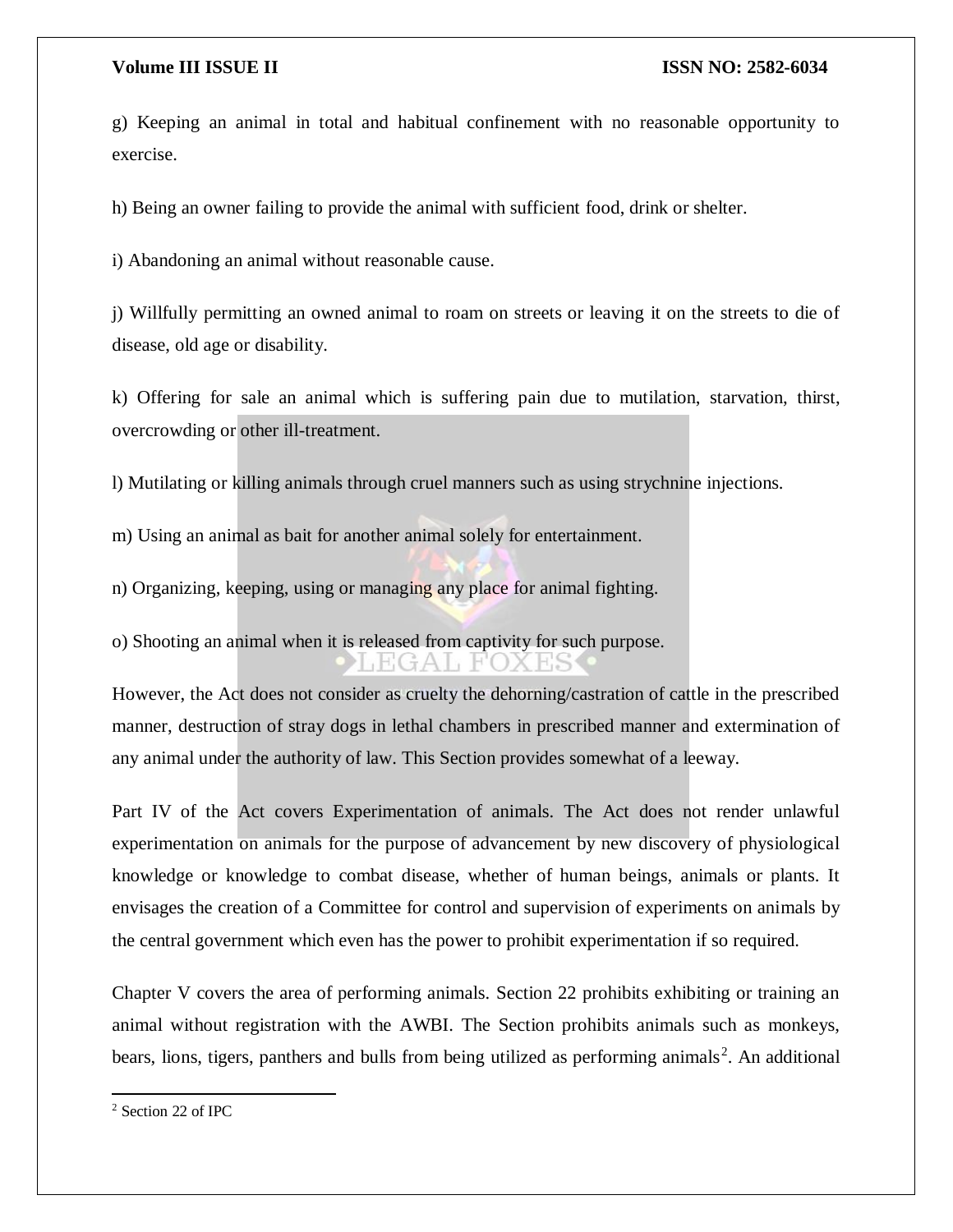leeway provided by the Act is that under Section 28, nothing contained in the Act shall render it an offence to kill any animal in a manner required by the *religion* of any community. Considering the diversity of religions and traditions in India, this Section was considered imperative<sup>3</sup>.

Treating animals cruelly is punishable with a fine of Rs. 10 which may extend to Rs. 50 on first conviction. On subsequent conviction within three years of aprevious offence, it is punishable with a fine of Rs. 25 which may extend to Rs. 100 or imprisonment of three months or with both. Performing operations like Phooka or any other operations to improve lactation which is injurious to the health of the animal is punishable with a fine of Rs. 1000 or imprisonment up to 2 years or both. The government further has the power to forfeit or seize or destroy the animal. Contravention of any order of the committee regarding experimentation on animals is punishable with a fine up to Rs. 200.

**[State of U.P Vs. Mustakeem and Ors](http://khabar.uttara-khand.com/news_detail.php?nid=8788)<sup>4</sup> Custody of animals, in cases of cruelty, shall not be given to the accused but to the nearest** *gaushala* **or** *pinjrapole***, until the conclusion of the trial: Supreme Court**

**[Gauri Maulekhi Vs. Union of India and Ors](http://www.hsi.org/world/india/news/releases/2014/10/india-supreme-court-gadhimai-ruling-102014.html?referrer=https://www.google.co.in/)**<sup>5</sup> **Strict implementation of prohibition of cattle smuggling across the border for** *Gadhimai* **animal sacrifice in Nepal. Additionally, several welfare recommendations shall be adopted: Supreme Court [Nair, N.R. and Ors. Vs. Union of India and Ors](https://indiankanoon.org/doc/936999/)**<sup>6</sup> **Bears, monkeys, tigers, panthers and lions shall not be trained or exhibited as performing animals: Kerala High Court [Animal Welfare Board of India vs. A Nagaraja and Others](http://supremecourtofindia.nic.in/outtoday/sc1168607.pdf)**<sup>7</sup> **Bulls cannot be performing animals.** *Jallikattu* **and other animal races and fights are prohibited: Supreme Court**

### **Protected Areas under the Wildlife Protection Act**

There are five types of protected areas as provided under the Act. They are described below.

 $\overline{\phantom{a}}$ 

<sup>3</sup> Section 28 of IPC

<sup>4</sup> Criminal appeal no. 283-287/2002

<sup>5</sup> No.486 of 2014

<sup>6</sup> 2001(3) SCR 353

<sup>7</sup> Civil appeal no. 5387 of 2014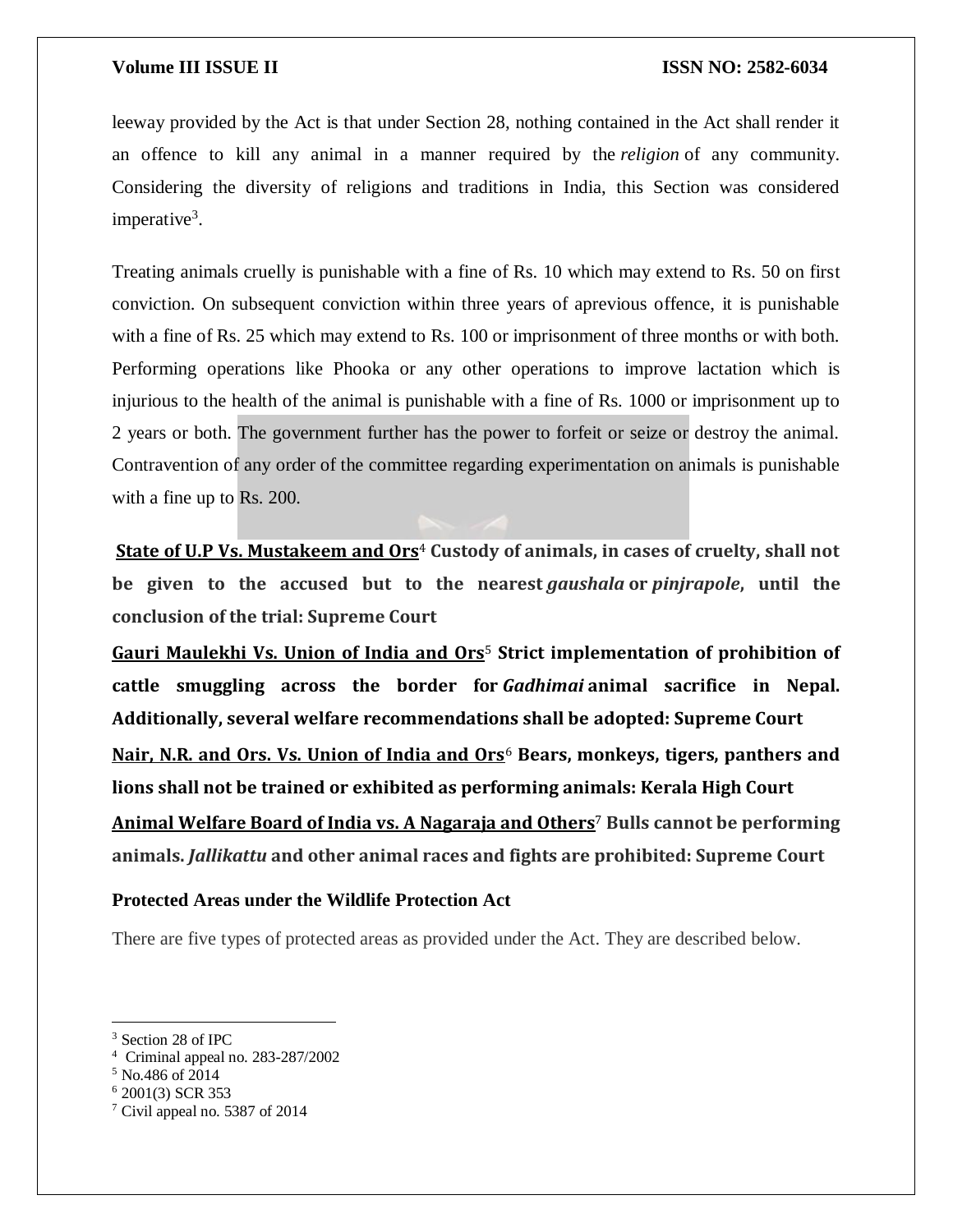**1. Sanctuaries:** "Sanctuary is a place of refuge where injured, abandoned, and abused wildlife is allowed to live in peace in their natural environment without any human intervention."

- 1. They are naturally-occurring areas where endangered species are protected from poaching, hunting, and predation.
- 2. Here, animals are not bred for commercial exploitation.
- 3. The species are protected from any sort of disturbance.
- 4. Animals are not allowed to be captured or killed inside the sanctuaries.
- 5. A wildlife sanctuary is declared by the State government by a Notification. Boundaries can be altered by a Resolution of the State Legislature.
- 6. Human activities such as timber harvesting, collecting minor forest products, and private ownership rights are permitted as long as they do not interfere with the animals' wellbeing. **Limited human activity is permitted.**
- 7. They are open to the general public. But people are not allowed unescorted. There are restrictions as to who can enter and/or reside within the limits of the sanctuary. Only public servants (and his/her family), persons who own immovable property inside, etc. are allowed. People using the highways which pass through sanctuaries are also allowed inside.
- 8. Boundaries of sanctuaries are not generally fixed and defined.
- 9. Biologists and researchers are permitted inside so that they can study the area and its inhabitants.
- 10. The **Chief Wildlife Warden (who is the authority to control, manage and maintain all sanctuaries)** may grant permission to persons for entry or residence in the sanctuary for the study of wildlife, scientific research, photography, the transaction of any lawful business with persons residing inside, and tourism.
- 11. Sanctuaries can be upgraded to the status of a 'National Park'.
- 12. **Examples:** Indian Wild Ass Sanctuary (Rann of Kutch, Gujarat); Vedanthangal Bird Sanctuary in Tamil Nadu (oldest bird sanctuary in India); Dandeli Wildlife Sanctuary (Karnataka).

**2. National Parks:** "National Parks are the areas that are set by the government to conserve the natural environment.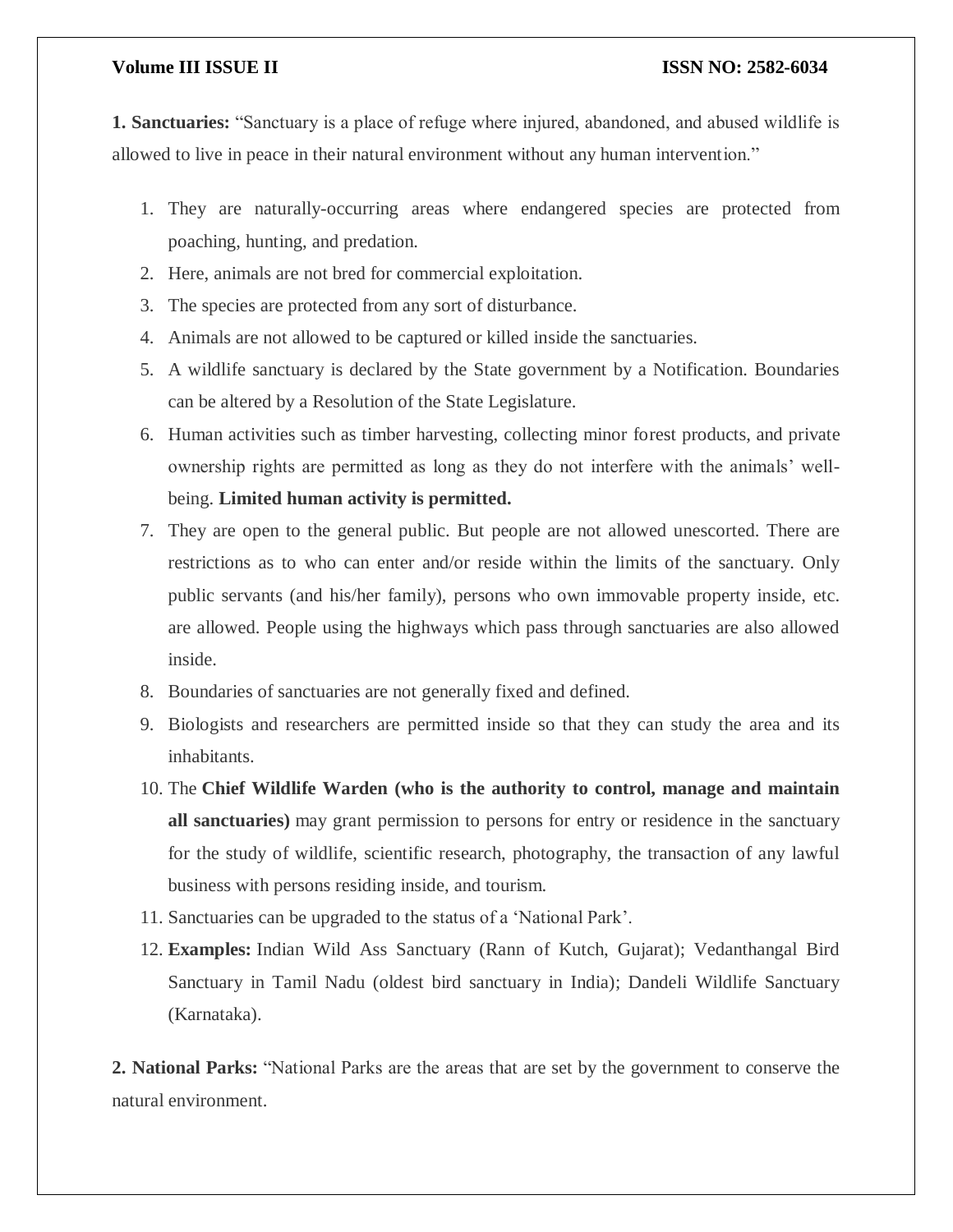- 1. A national park has more restrictions as compared to a wildlife sanctuary.
- 2. National parks can be declared by the State government by Notification. No alteration of the boundaries of a national park shall be made except on a resolution passed by the State Legislature.
- 3. The main objective of a national park is to protect the natural environment of the area and biodiversity conservation.
- 4. The landscape, fauna, and flora are present in their natural state in national parks.
- 5. Their boundaries are fixed and defined.
- 6. Here, **no human activity is allowed.**
- 7. Grazing of livestock and private tenurial rights are not permitted here.
- 8. Species mentioned in the Schedules of the Wildlife Act are not allowed to be hunted or captured.
- 9. No person shall destroy, remove, or exploit any wildlife from a National Park or destroy or damage the habitat of any wild animal or deprive any wild animal of its habitat within a national park.
- 10. They cannot be downgraded to the status of a 'sanctuary'.
- 11. **Examples:** Bandipur National Park in Karnataka; Hemis National Park in Jammu & Kashmir; Kaziranga National Park in Assam. See more on List [of National Parks in India.](https://byjus.com/free-ias-prep/list-national-parks-india/)

**3. Conservation Reserves:** The State government may declare an area (particularly those adjacent to sanctuaries or parks) as conservation reserves after consulting with local communities.

**4. Community Reserves:** The State government may declare any private or community land as a community reserve after consultation with the local community or an individual who has volunteered to conserve the wildlife.

**5. Tiger Reserves:** These areas are reserved for the protection and conservation of tigers in India. They are declared on the recommendations of the National Tiger Conservation Authority.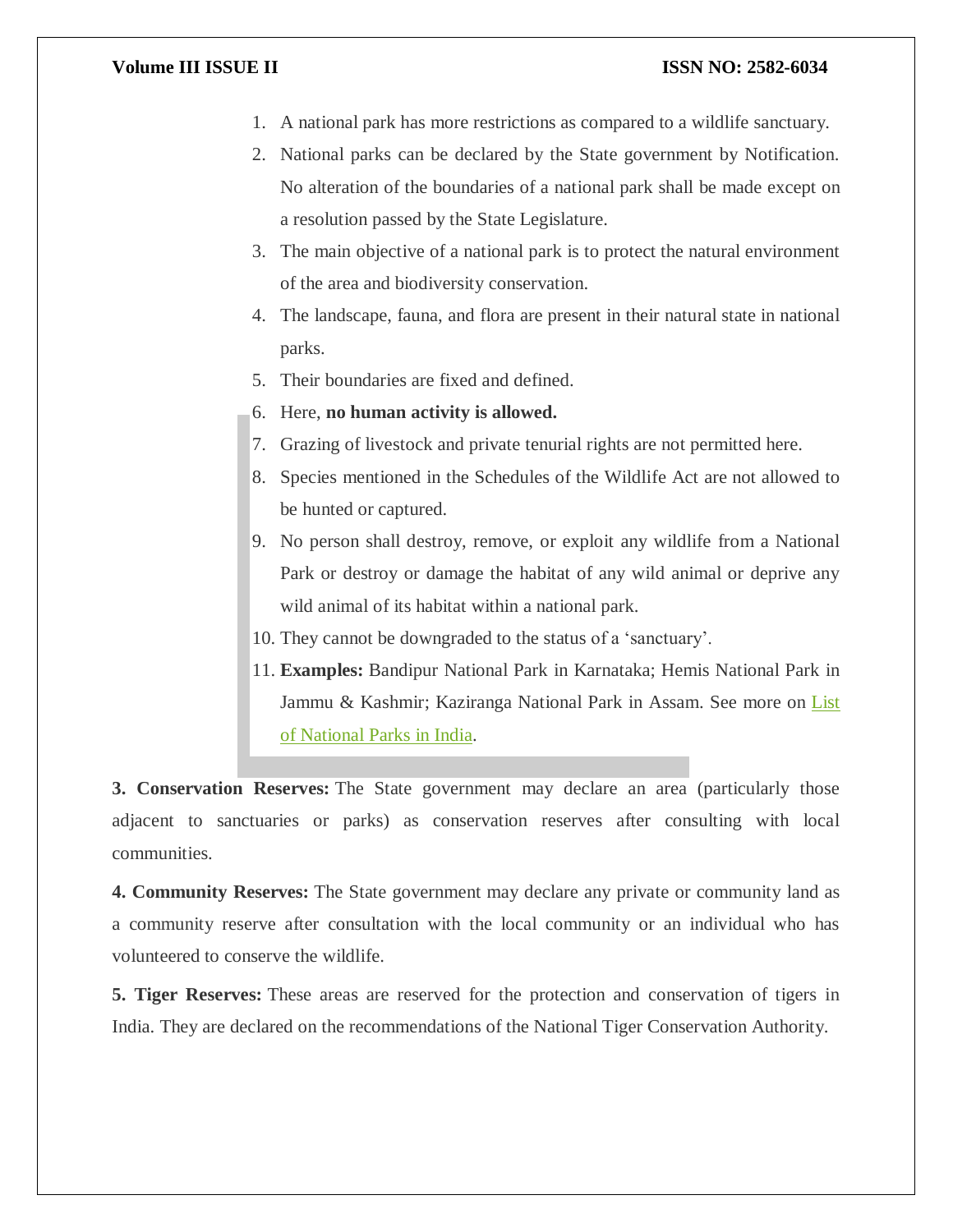**The amended Wildlife Act doesn't allow any commercial exploitation of forest produce in both wildlife sanctuaries and national parks, and local communities are allowed to collect forest produce only for their bona fide requirements.**

# **THE FOLLOWING ARE THE AUTHORITIES TO PROTECT WILDLIFE -**

The central government appoints the following officers:

- 1. Director of Wildlife Preservation.
- 2. Assistant Director of wildlife Preservation.
- 3. Other Officers and employees.

The State government appoints the following officers:

- 1. Chief wildlife wardens.
- 2. Wildlife wardens.
- 3. Other officers and employees.

#### **EGAL FOXESO** WILDLIFE ADVISORY BOARD:

State government also constitutes the 'wildlife Advisory Board' which consist of the following members:

- 1. The Minister in charge of forest department.
- 2. Chief secretary of the State government or the union territory.
- 3. Two members of the State legislature/U ion territory.
- 4. Secretary in charge of forest department.
- 5. Chief conservator of forest.
- 6. A nominated officer by the director of wildlife preservation.
- 7. Chief wildlife warden.
- 8. Such other officers and non-officials not exceeding 15 interested in the protection of wildlife the board meets twice a year and has its own procedures for regulations.

# **DUTIES -**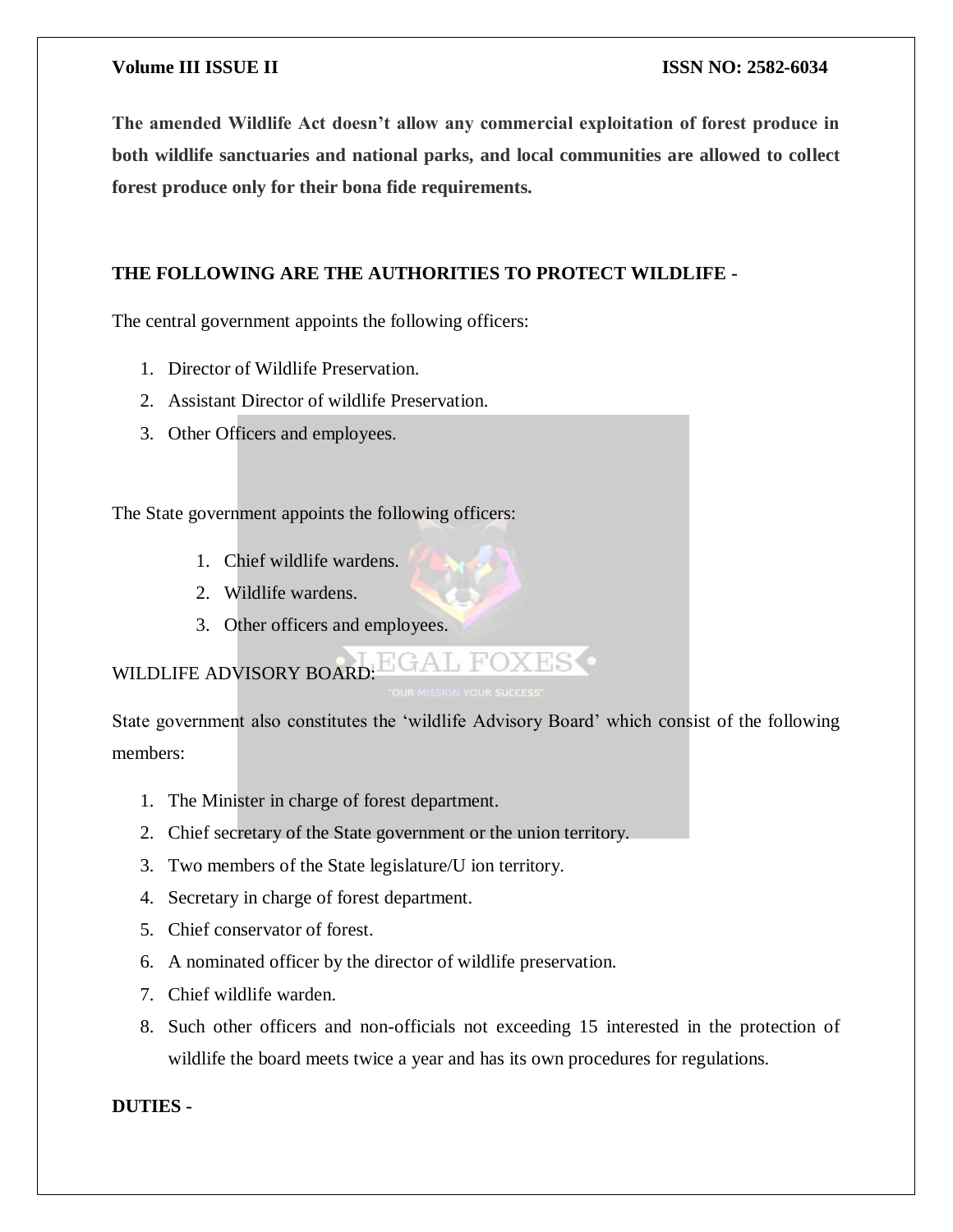- a) Selection of area for sanctuaries, national parks and game reserves, closed areas.
- I. Sanctuary is any declared area, which is of adequate ecology, faunal, floral, geomorphogical, natural or zoological significance, for the purpose of protecting, propagating or developing wildlife or its environment.
- II. National park means an area within sanctuary or not, by reason of its ecological, floral, geomorphological or geological importance to be constituted as national park for the purpose of protecting, propagating or developing wildlife or its environment.
- III. Game reserves mean any area or any wild animal hunting except under a valid licence.
- IV. Closed area means any area closed to hunting for specified period and hence no hunting of any wild animals is permitted in such area during the specified period.

b) To formulate policies in granting licences and permits.

c) Amendment of schedule.

d) Any other matter connected with the protection od wildlife.

#### HUNTING OF WILD ANIMALS,

- 1. No person should hunt any wild animal specified in schedule I. Schedule I speaks about mammals, amphibians and reptiles, birds. There are 41 types of mammals, two amphibians and reptiles and 18 kinds of birds specified.
- 2. No person must hunt wild animals mentioned in II, III, IV except as per conditions specified in licence granted.

#### Schedule II specifies totally 26 animals

Some of the important mammals are deer, cheetah, leopard, fishing cat, golden cat, Indian lion, Indian wild ass, Indian wolf, Kashmir stag, Rhinoceros, Tiger, wild buffalo. Some of the important birds are bazas, great Indian bustard, mountain quail, pink headed duck, Siberian white crane, white bellied sea eagle, white winged wood duck.

#### Schedule III contains 19 animals.

Some of the important animals are Andaman wild pig, four horned antelope, Himalayan black bear, hyaena, mouse deer, sambar, Tibetan wolf, and wild pig.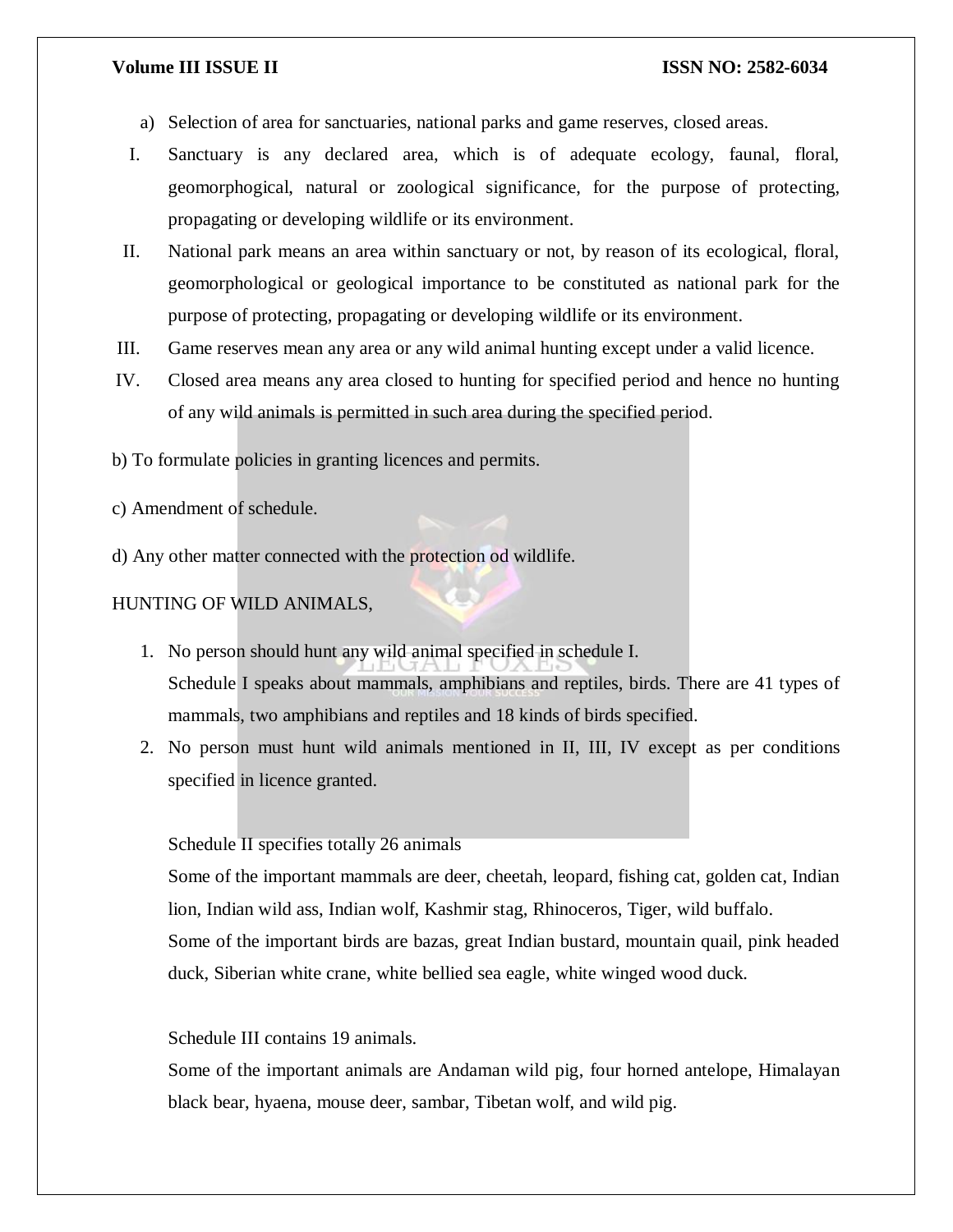Schedule IV 10 animals and 36 birds.

Some of the important animals are desert cat, desert fox, hares, red fox and Tibetan fox. Some of the birds are blue birds, cranes, ducks, falcons, owls, pelicans, sunbirds and swans.

# **LICENCE TO HUNT WILD ANIMALS-**

- 1) Any person desiring to obtain a licence must apply in the prescribed form and pay prescribed fee to the chief wild life warden or any other authorised officer.
- 2) The application may be for all or for any of the following kinds of licences:
	- a) Special games hunting licences it contains 26 animals as specified in schedule II.
	- b) Big game hunting licences it contains 19 animals as specified in schedule III.
	- c) Small game hunting licences it contains 10 animals and 26 birds as specified in schedule IV.
	- d) Wild animal hunting licences.

 On receipt of the application for licence, the authorised officer make necessary enquiry regarding the fitness of the applicant for the purpose of issue of the licence and then grant licence or refuse granting licence, but after recording reasons in writing for such grant or refusal. The licence is in the prescribed form, valid from a prescribed period and subject to prescribed terms, conditions and restrictions and non- transferable.

Every licence holder must maintain a record of the wild animals killed or captured during the licence period. If any animals specified in schedule II or III is killed, wounded or captured by the licence holder, then he must intimate the same within 15 days to the chief wild life warden Further he must also surrender the records maintained by him and sign the declaration about the accuracy of the records.

### **PERMITS FOR HUNTING WILD ANIMALS AND FOR SPECIAL PURPOSES:**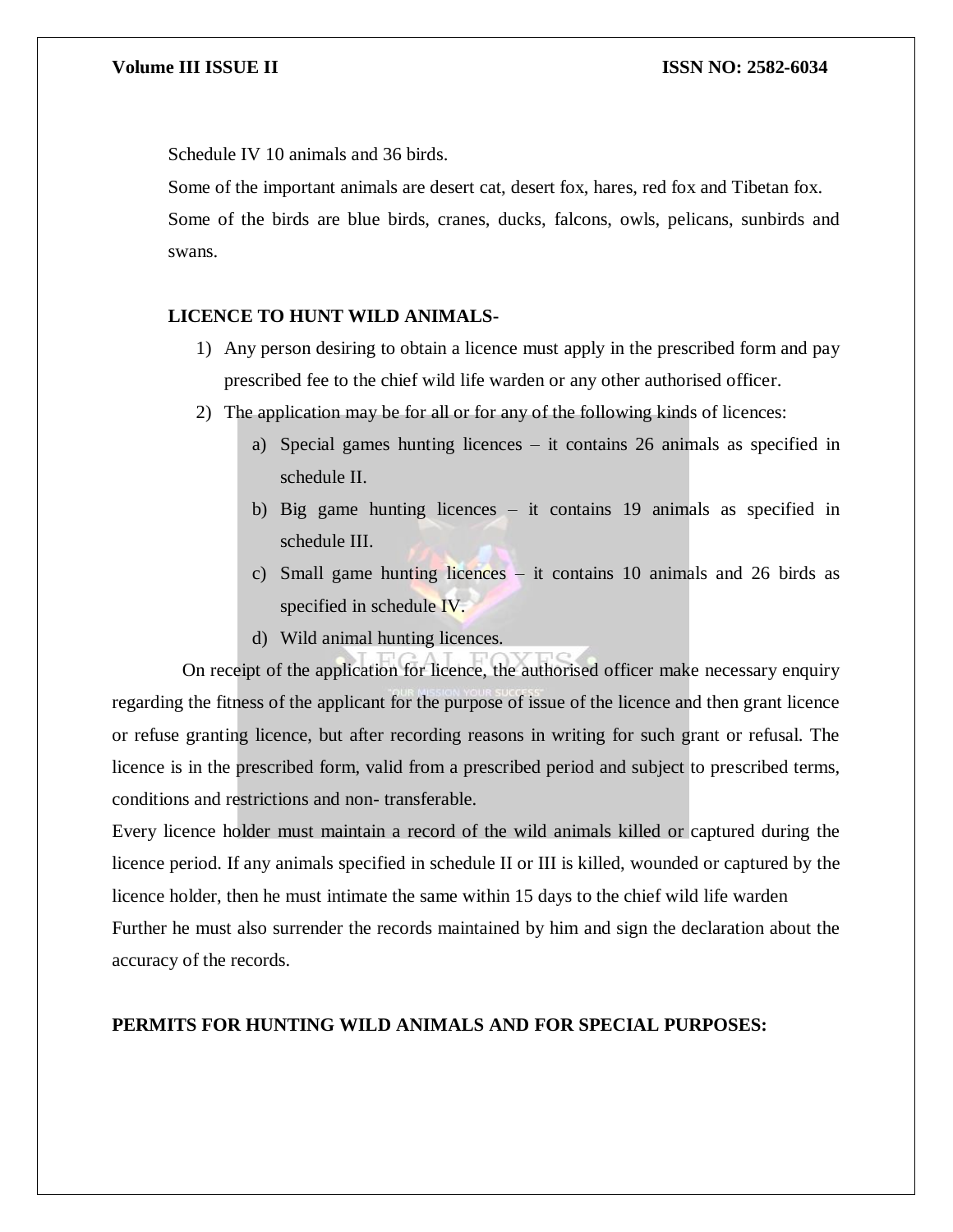The chief wild life warden permit in writing with reasons any person to hunt any animal in schedule I or schedule II or schedule III or schedule IV which has become dangerous to human life or become diseased or suffering from disease beyond recovery.

Killing or wounding of any animal good faith and in defence of oneself or another is not an offence. The animal so killed or wounded become the government property.

Further chief wildlife warden can grant permit to any person to hunt any wild animal specified in the permit for following three purposes-

- 1. Education
- 2. Scientific research
- 3. Collection of species for zoological garden, museums and similar institutions.

The chief wild life warden can suspend or cancel any licence after giving reasonable opportunity of being heard, for sufficient reasons recorded in writing. Any aggrieved person can make an appeal within 15 days to the state government against such suspension or cancellation.

### **RESTRICTIONS ON HUNTING-**

The wild animals should not be hunted in the following methods:

- 1) By a wheeled or mechanically propelled vehicle on water, land, or aircraft.
- 2) By using an motor vehicle or aircraft or launch.
- 3) By using chemicals, explosives, nets, pit falls, positions or poisoned weapons, snares or traps.
- 4) By any special game or big games other then using riffle.
- 5) By setting fire to any vegetation.
- 6) By using any artificial light.
- 7) During hours of night.
- 8) While the wild animals are in the salt lick, water hole or drinking place.
- 9) If the wild animal on any land is not owned by the government, then without the consent of the owner of the land, o hunting is permitted.
- 10) During closed time.
- 11) With help of dogs.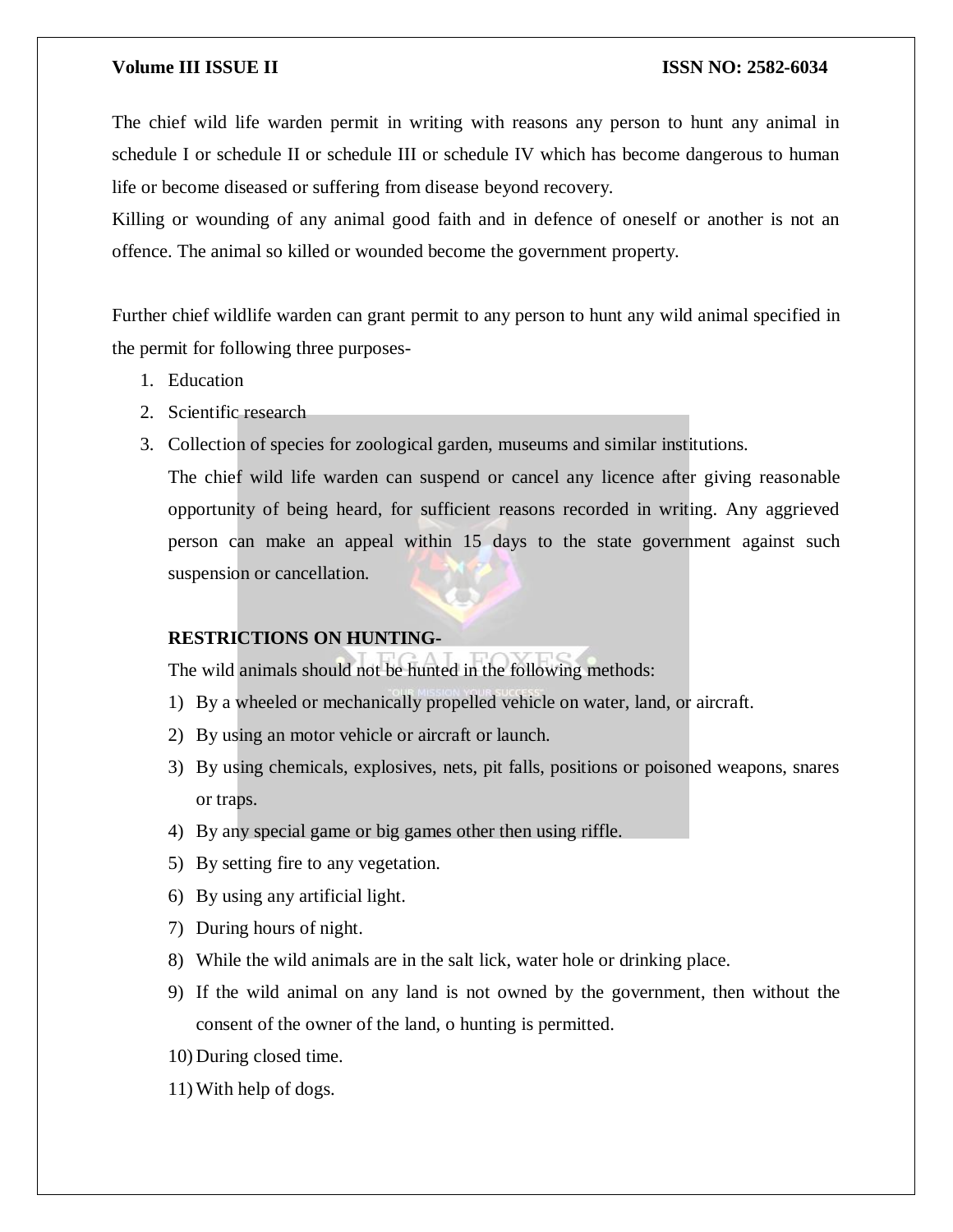#### **TRADE OR COMMERCE IN WILD ANIMALS-**

a) Government property:

Every hunted wild animal to be government property.

- 1) Every hunted wild animal dead or killed without a licence or by mistake, animal article, trophy or uncured trophy or meat of any wild animal in a sanctuary or national park is the property of state government.
- 2) Any person who is in possession of such government property must report to the nearest police station or authorised officer within 48 hrs of obtaining position and handover such property to a police officer or authorised officer.
- 3) No person without previous permission can acquire or keep in his possession, custody or control or transfer to any person by gift, sale or otherwise or destroy or damage such property.

**Rajendra Kumar V. Union of India** <sup>8</sup> the petitioner challenged the above clause which imposed a complete ban on import of ivory and articles made form it. It affected the rights under Article 19(1). Moreover, he contended that ivory derived from a mammoth was not ivory derived from a scheduled animal, therefore, any article made out of such fossil ivory could not be brought within the purview of the Act. But the Supreme Court observed that, the Chapter V-A of this Act, is incorporated in accordance with the direction of **CITES**. The object was to make clear that trade in African ivory is proposed to be banned after giving due opportunity to traders to dispose of the existing stocks. So this Section cannot be void.

**State of Bihar Vs Murali Ali Khan<sup>9</sup>** The respondents had allegedly shot an elephant and skinned it, and also removed its tusks. The issue was whether the magistrate is entitled to take cognizance of a case while its police investigation has not come to an end, then Court backed this by saying that in some cases, it might be necessary to do so as the ecological imbalance and harm to wildlife might be so great that in case such stringent steps are not taken, the overturning of the imbalance might be impossible

<sup>8</sup> AIR 1988 Raj. 165

 $\overline{a}$ 

<sup>&</sup>lt;sup>9</sup> 1, 1988 SCR Supl. (3) 455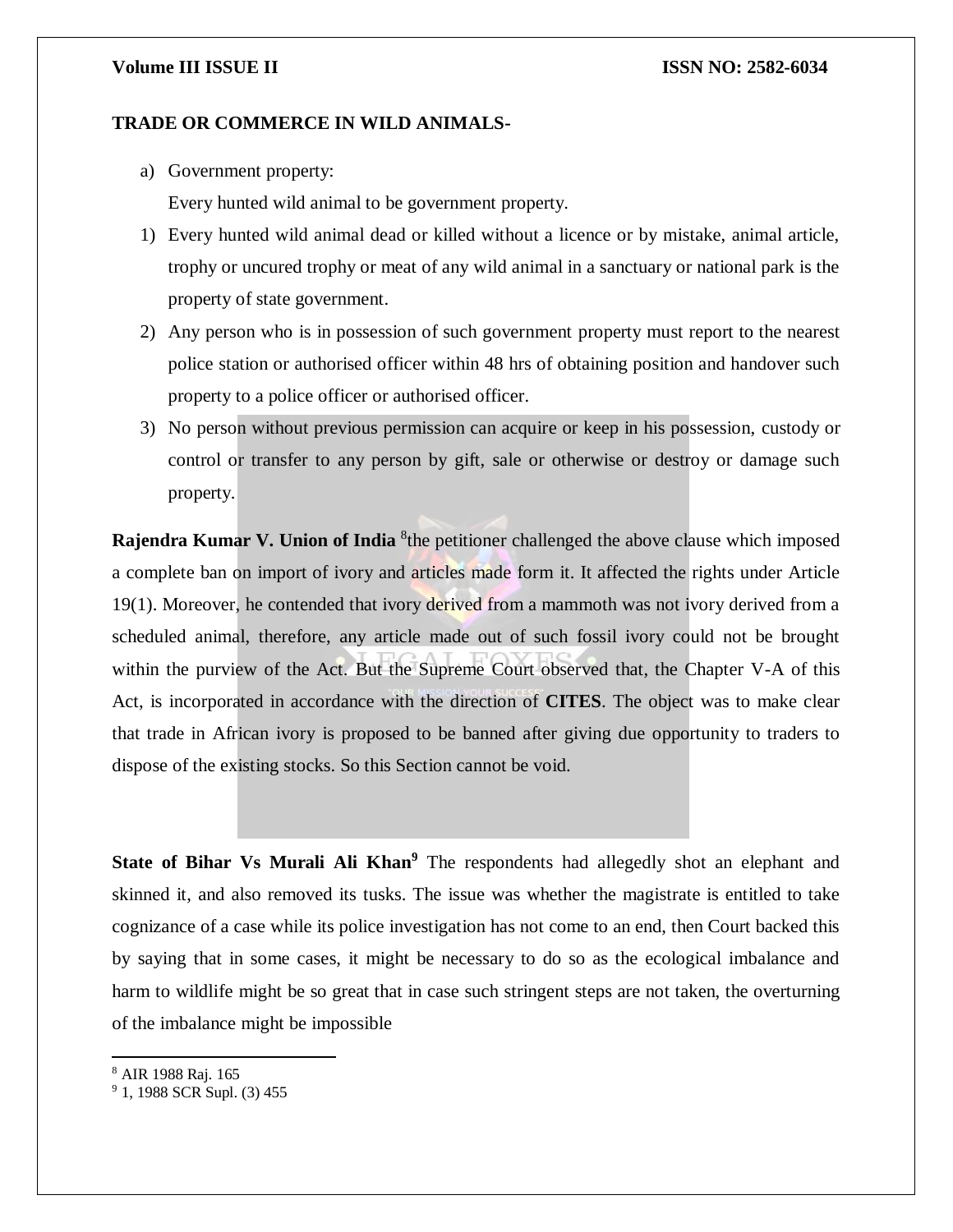# **PREVENTION AND DENTENTION** –

The director or the chief wild life warden or any authorised officer or forest officer or police officer the cadre of sub- inspector can do the following acts:

- 1. Require such person to produce for inspection the captive animals, wild animals, animal article.
- 2. Stop any vessel conduct search or enquiry.
- 3. Enter upon and search any premises, land vehicles etc., and open ad search any baggage.
- 4. Seize any captive animals, arrest without warrant, detain person.

### **PENALTIES**

- 1) Any person who violates the provisions of the wildlife protection act 1972 or violates the conditions of the licence or permit is punishable with imprisonment upto 2 years and fine upto 2000/- or both.
- 2) If any offence committed relates to any animal or animal article or trophy or hunting in a sanctuary or in national park then the punishment is imprisonment from 6 months to 6 years and fine of not less than Rs.500/-for any second or subsequent offence, the punishment is not less than one year and fine not less than Rs.1000/-
- 3) After conviction of the person, the court can order to surrender to the state government the article and repents.

### **CONCLUSION**

The preservation of Wildlife is a matter of Public Interest. It is the duty of each and every citizen to protect the natural environment, including lakes rivers, and wild life, and to have compassion for all living creatures. Wild Life forms vital part in our ecosystem and main focus needs to be satisfy our aims of sustainable development. Moreover, charismatic species of wildlife embody Incomparable Values, and comprise a major resource base for sustainable development but it involves the protection of entire ecosystems.